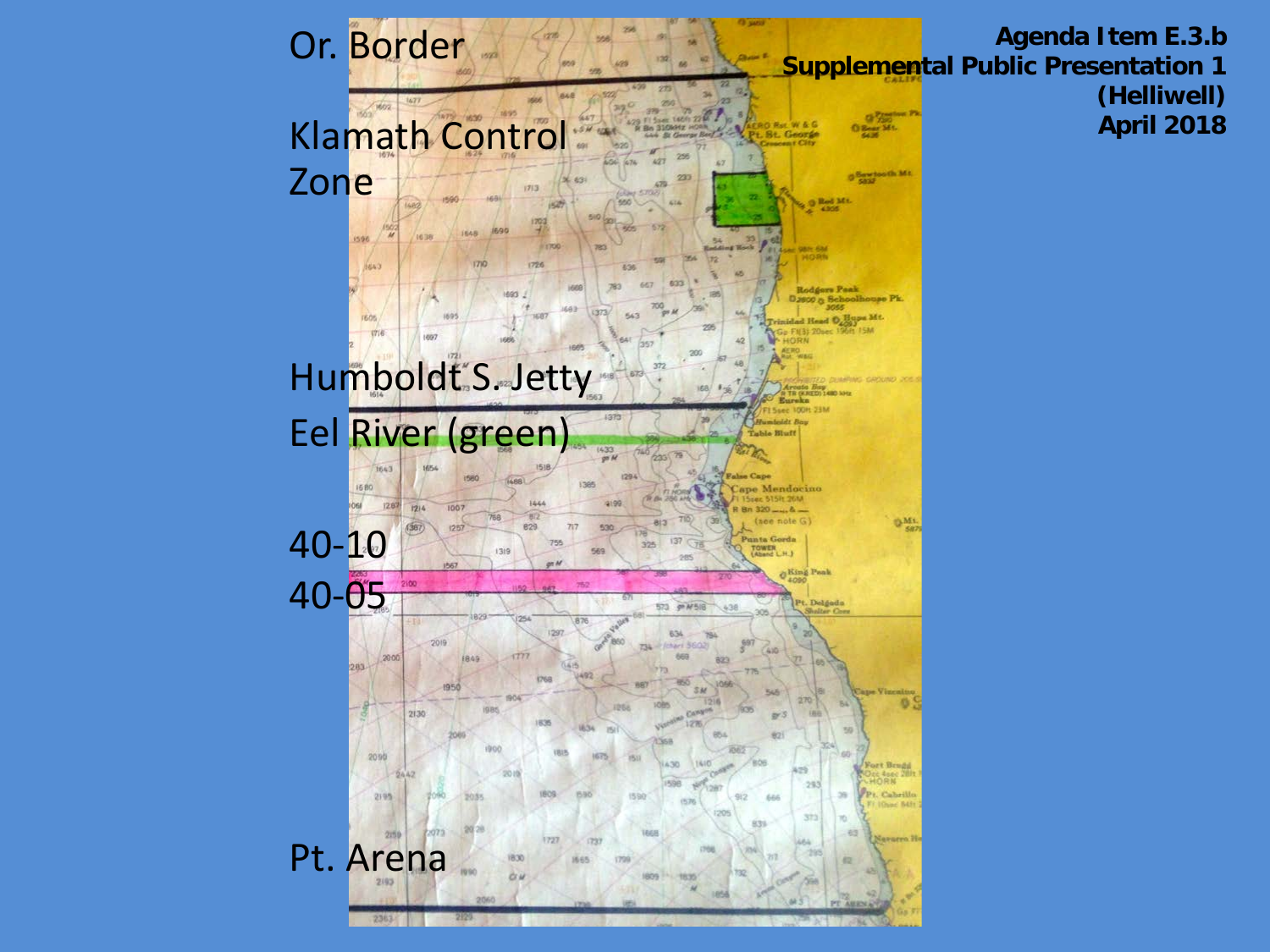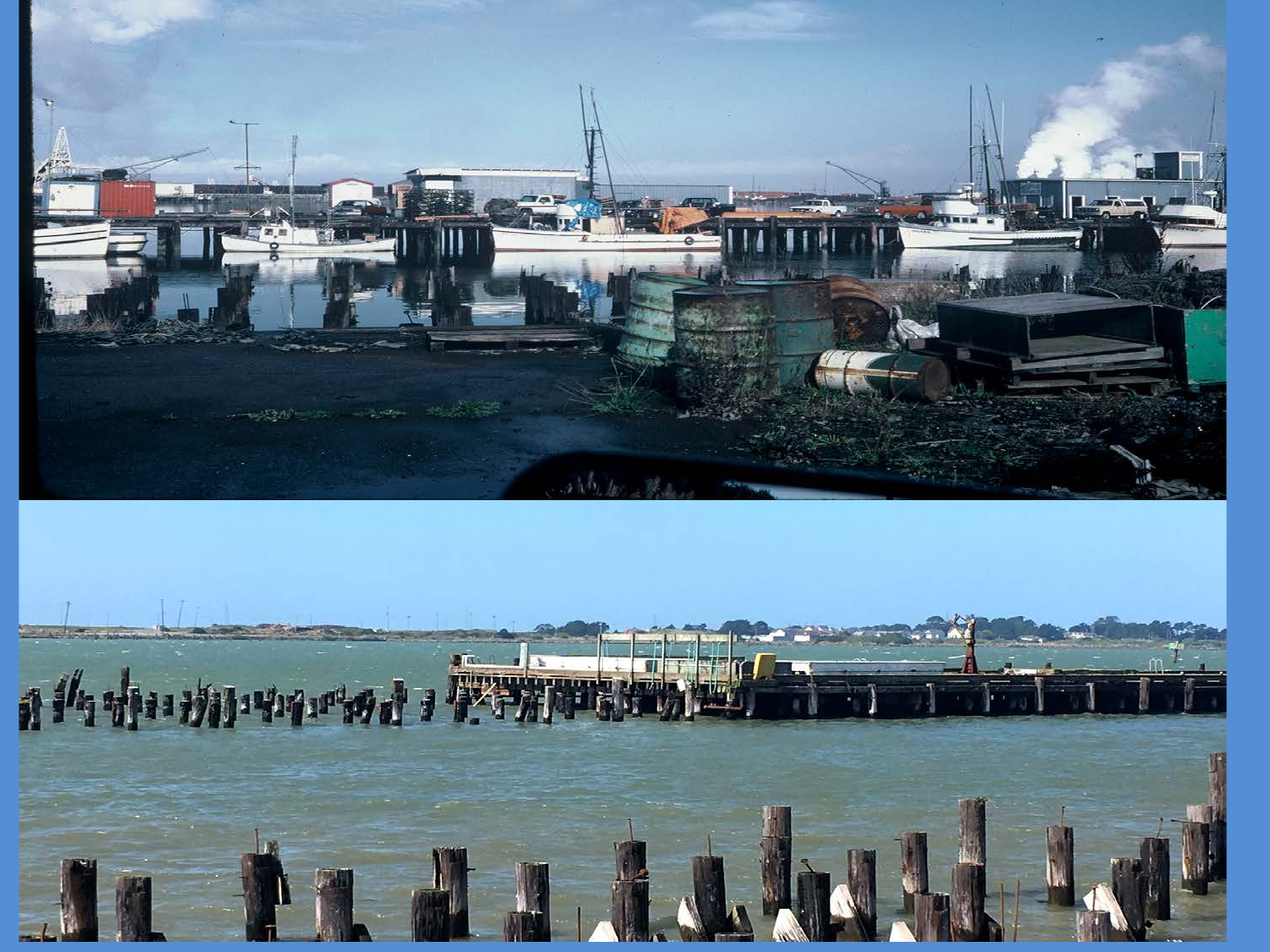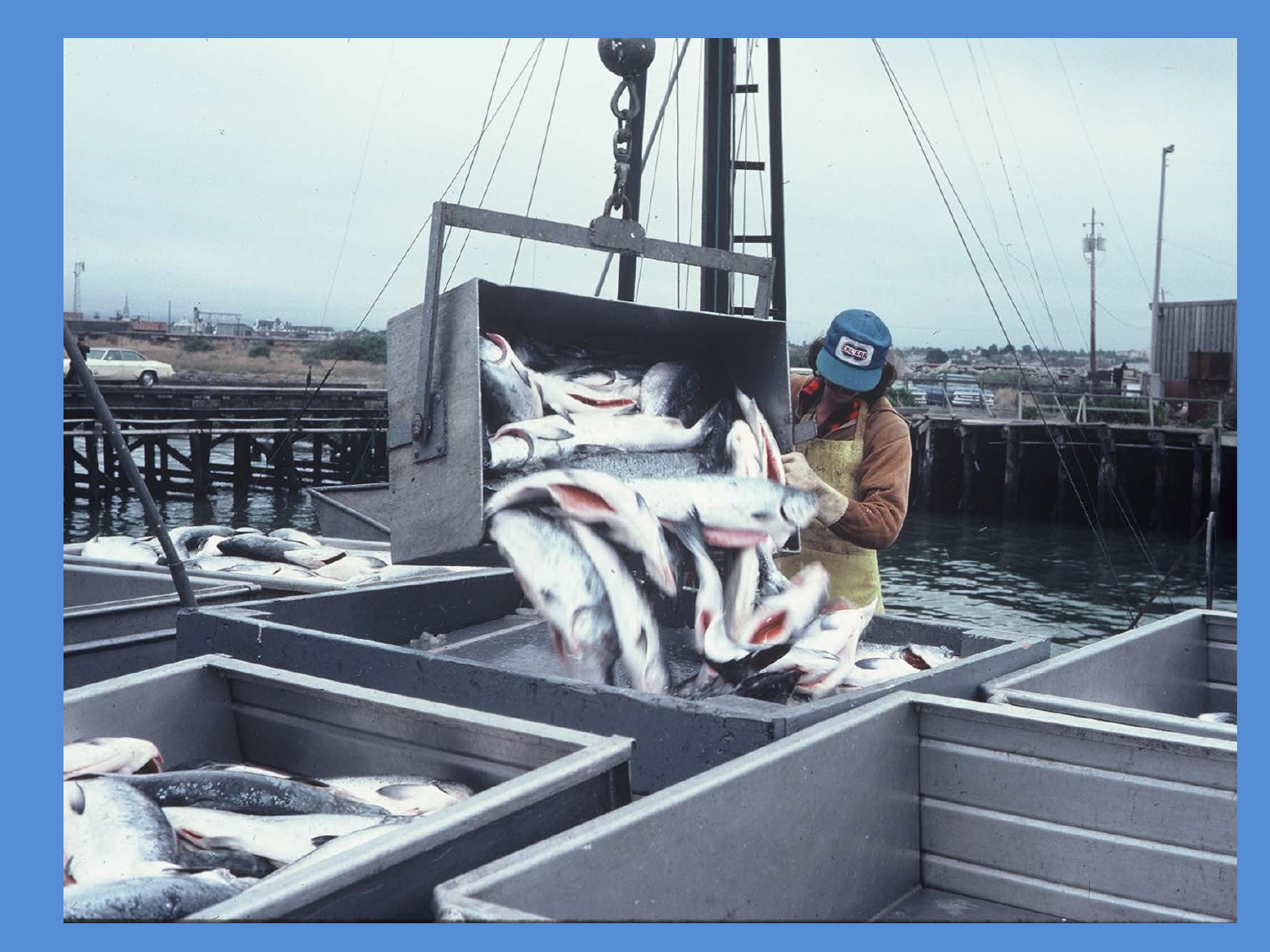## Spanish Canyon-